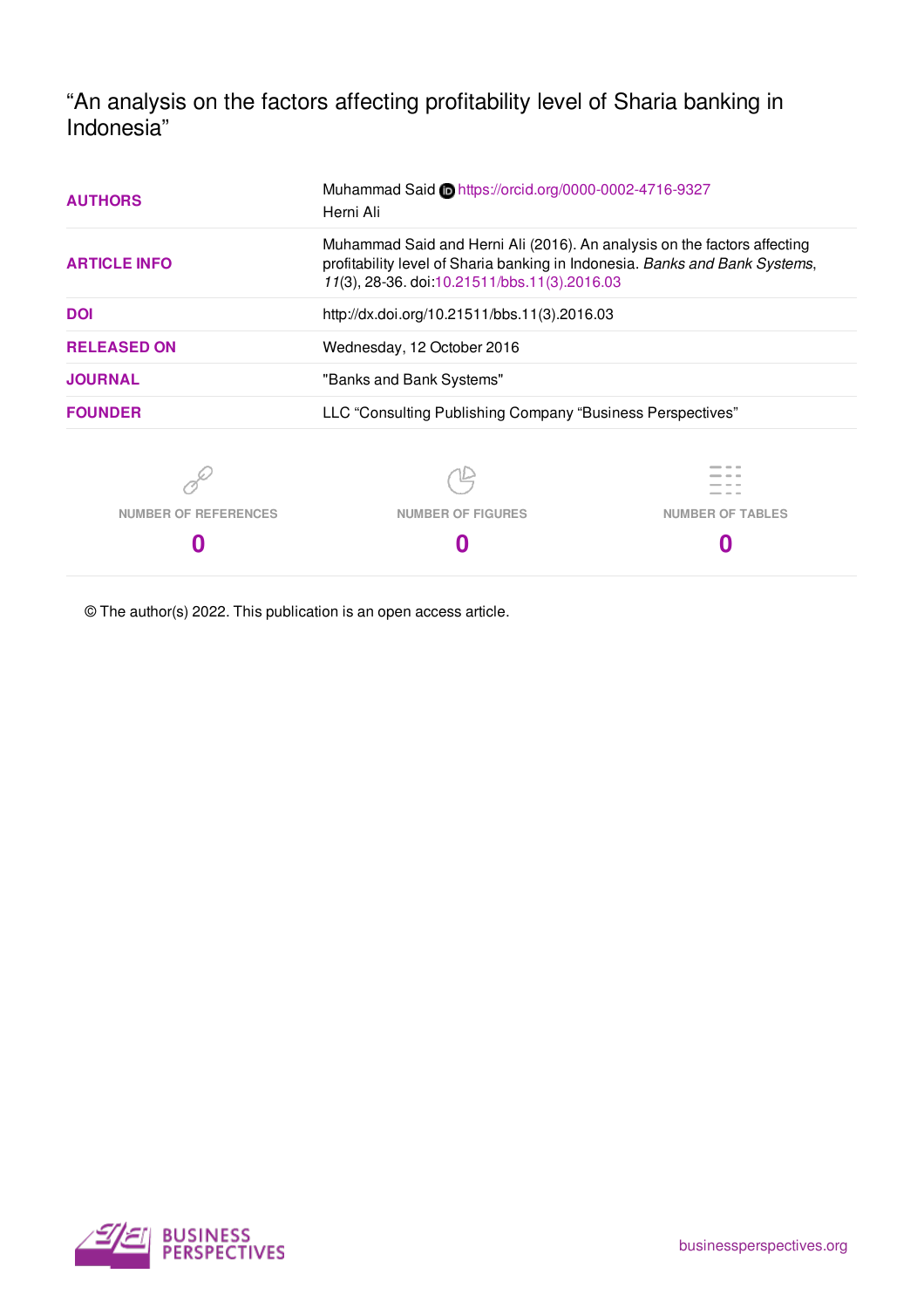# Muhammad Said (Indonesia), Herni Ali (Indonesia)

# An analysis on the factors affecting profitability level of Sharia banking in Indonesia

### Abstract

The purpose of this research is to analyze the influence of Capital Adequacy Ratio (CAR) Third Party Funds (TPF), Non Performing Financing (NPF), Financing to Deposit Ratio (FDR), Operation Cost Operating Income (OCOI), Net Operating Margin (NOM), Gross Domestic Product (GDP), inflation and Return on Asset (ROA) as a proxy of Islamic bank's profitability in Indonesia during 2011-2014 periods. The population of study was Sharia banking (BS) in Indonesia. Time series data from Indonesian Banking Statistics 2011-2014 were used as the primary data. Multiple linear regression was applied as method of analysis. The result shows that CAR, NPF, FDR and NOM did not affect profitability, while TPF, OCOI had negative effect on profitability. Meanwhile, GDP and inflation variable had significant effect with positive direction.

**Keywords:** Sharia bank, ROA, TPF, NPF and inflation. **JEL Classification:** G21, E31.

### **Introduction**

In the last decade, Islamic banking and finance or Sharia bank grow very significantly throughout the world (Outlook Global Islamic Economy, 2016) both in the countries with majority Muslim population and in western countries with majority non-Muslim population (Saeed, 2006; Said, 2014). The growth in the global industry is broadly measured by the quantity and value of Islamic finance assets. In 2011, there were more than 300 Islamic financial institutions operating in more than 75 countries worldwide (Hassan and Saleh, 2011; Taylor, 2003; Ganadian & Gosmawi, 2004; Ar Roubaie et al., 2010). Currently, Islamic financial institutions evolve throughout world (Perry V and Rehman, 2011; di Moura, 2013; Abdullah and Chee, 2010; al Jayyiousi, 2012). The 2015 report on Islamic banking and Financial Development states that the world's total Sharia financial assets were \$2 trillion, with Islamic banking representing 73 percent of these (OGIE, 2016).

Indonesia as the country with which Muslim population number is the largest in the world should be the center of Sharia economic and financial development. The fact of matters as indicated by the Global Islamic Financial Report (GIFR, 2014), Indonesia occupies the fourth position among other countries with total asset US\$ 35,65 billion. It occupies the top ninth position in the world.

In national scope, Otoritas Jasa Keangan (*Financial Service Authority*) reported that per May 2015, the total asset of Indonesian Sharia banking has reached IDR 278.91 trillion with marketplace of 4.67%. The asset value of Islamic banking and finance is still

small compared to the national banking (GIFR, 2015). Statistic data on the growth rate of Sharia bank during 2010-2014 show that the percentage growth rate of Sharia bank is still better than that of conventional one thought its growth rate tends to decrease. Detail comparison on the growth rate between Islamic and conventional bank can be seen in the following table.

| Table 1. Growth rate of conventional and Sharia |  |  |  |  |
|-------------------------------------------------|--|--|--|--|
| banking                                         |  |  |  |  |

| Year | Growth $(\% )$       |                |  |
|------|----------------------|----------------|--|
|      | Conventional banking | Sharia banking |  |
| 2010 | 18.78                | 46.98          |  |
| 2011 | 21.41                | 48.61          |  |
| 2012 | 16.75                | 34.05          |  |
| 2013 | 16.21                | 24.23          |  |
| 2014 | 13.38                | 12.42          |  |

Source: Indonesian Banking Statistics (processed).

The growth rate of banking is determined by many factors. According to the note of the prior researches, the bank's ability of maintaining competitiveness and of yielding profitability as the most important indicator to measure a bank's performance is one of the determinant factors. Ranianti and Ratnawati (2014) focused their work on Third Party Fund and Non Performing Financing on Return on Asset (ROA) in Sharia bank. Riyadi and Yulianto (2014) studied the effect of profit sharing finance, trading finance, and FDR and NPF on the profitability of Sharia commercial bank in Indonesia. Wibowo and Syaichu (2013) pictured the effect of interest rate, inflation, CAR and NPF on the profitability of Sharia bank found that interest rate, inflation, CAR and NPF do not affect to return of asset (Khasawneh et al., 2014; Silvia Hendrayanti, 2013; Margaretha and Zai, 2013; Sabir et. al., 2012; Ali et al., 2011; Moh. Akabar and Nor Hayati, 2011; Dennis Olson and Taisier A. Zoubi, 2011; Sukarno and Syaichu, 2006.

 $\overline{a}$ ¤ Muhammad Said, Herni Ali, 2016.

Muhammad Said, Faculty of Economics and Business State Islamic University Syarif Hidayatullah Jakarta, Indonesia.

Herni Ali, Faculty of Economics and Business State Islamic University Syarif Hidayatullah Jakarta, Indonesia.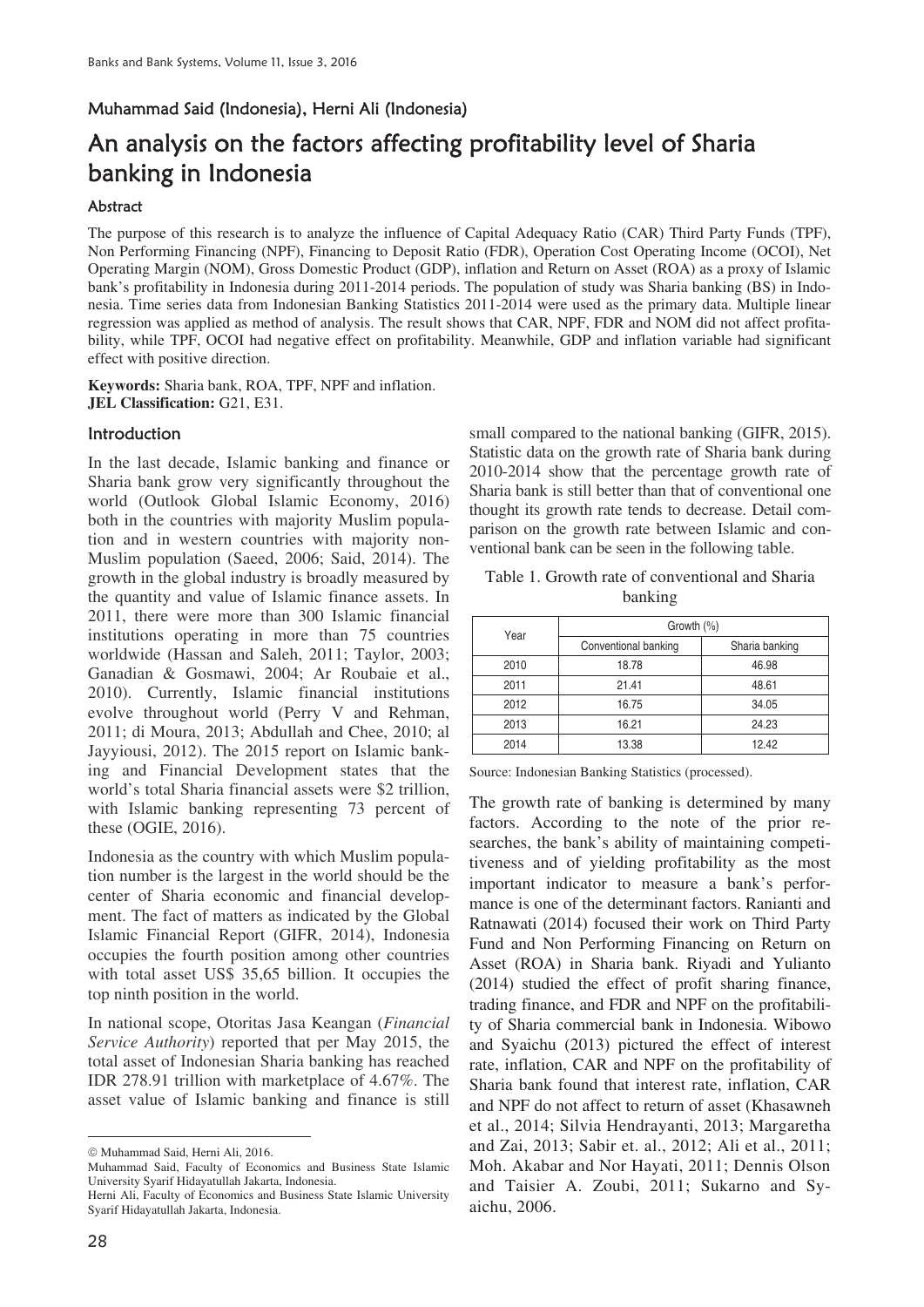Though the growth of Islamic banking and finance has attracted a great deal of enthusiasm of the researchers, but it has also been subject to a number of other criticisms which one is its inability to get away from the trappings of conventional banks (Wilson, 1999; Tlemsani and Matthews, 2009; Isam and Matthews, 2009; Kingstone, 2009).

The main goal of the current research was to analyze the effect of capacity of adequacy ratio, third party fund, non-performing loan, inflation and profit sharing rate on the profitability of Sharia bank in Indonesia.

### 1. Literature review

**1.1. Islamic banking and finance in nature.** Islamic banking and finance have reached a successful and unprecedented expansion among Muslims all over the world during the last few years. Not only is the high growth rate astonishing of the Islamic banking and finance, but also many conventional banks just converted (Akkizidis and Khandelwal, 2007). These two kinds of banks are different in principles and doing the same functions as the mediary financial institution. Islamic banking and finance is claimed free of interest, while the conventional banking is using interest as a time factor for borrowed money (Taib, Ramayah and Razak, 2008). Islamic banking and finance is also lighted by the Sharia values, ethics and universal moral philosophy (Robin and Reidenbac, 1987). It integrates religious and cultural values with the specific goals of Shariah (*maqashidasysyari'ah*) such as the wisdom and welfare of the people both in this world and hereafter as well (Chapra, 1985, p. 33; Abdullah and Chee, 2010; Saeed, 1996; al Joyyiousi, 2012).

The experts defined Islamic banking and finance as the finance must not purchase equity in or provide credit to product and activities prohibited by religion such as *riba* and *gharar* (Pitluck, 2012, p. 433)*.* IBF refers to financial institution that performs Islamic transaction derived from either Islamic law or Islamic economic theory (Ahmed, 2007), but it performs conventional banking services such as checking account, savings accounts and loans (Ahmed, 2007, p. 4). It reconciles a secular financial system with the basic tenets of the Islamic faith (Mauro, 2013, p. 11) and integrates material and spiritual well-being at once and emphasizes economic justice and cooperation (Nik Hassan, 2012, p. 96).

**1.2. Principles of Islamic banking and finance.** The principles of Islamic finance are derived from the Qur'an and the Sunnah. Both the resources dictate that paying interest is prohibited. First principle is to avoid interest, IF formulates its own instruments that are different from the conventional which creates exposure to the real sector and must have efficient risk management. The second principle is to involve the profit and loss sharing system. Parties to the financial transaction must share both the risk and the rewards that may be attached to it. In this way, excessive losses and profits are minimized in order to gain a maximal profit. The third principle is the prohibition of uncertainty or speculation and demand using asset-backing, tangible and or identifiable underlying asset and remain connected to the real economy (Di mouri, 2013, p. 11; Pitluck Aaron, 2012, p. 433; Abdullah and Chee, 2010, p. 45).

As a business offers its products and services to its clients, IBF has some instruments which are designed to be applied in the Islamic finance businesses in order to service both Muslim and non-Muslim community that may seek its products and service. IBF endeavors to provide Sharia compliant products and services to the customers. It balances the moral and material needs of society in achieving the socio-economic justice (Farooq, Ahmad and Jamil, 2010; Ramayah and Razak, 2008). Generally, it has instruments which consist of fourth different divisions that are gratuitous contracts, trading contracts, investment contracts and supporting contracts (Miniaoui and Gohou, 2011).

There are some principles underlying the Islamic banking and finance. First, Islamic banking and finance (IBF) system is built on fundamental principles that the life of human being depends on material sources as the media provided by God to meet their needs, b) Islam orders investment and prohibits monopoly or evoking wealth, c) investment conducted in such a way that could ensure the fulfillment of basic needs, d) the prohibition of riba, e) *Zakat* is an essential element of Islamic economy system, f) economic system depends on a firm and rooted moral standard in Islamic social system concerning what forbidden and fault (Haron and Azmi, 2009). Second, commerce and trading are free from usury, *gharar* (fraud) and speculation. Thirdly, economy as a part of all aspects of life is originating from *tauhid* (unity of God) principle (Wilson, 1997).

# 2. Research methodology

**2.1. Data sources and technics of analysis.** This research applied time series data obtained during 2010- 2014 as the main data sources with the main focus to be analyzed CAR, ROA, TPF, NPF, FDR, NOM, OCOI, GDP and inflation. The data were analyzed using statistic descriptive and classical assumption tests, and hypotheses testing was carried out using a multiple regression model with the equation below:

$$
ROA = \alpha + \beta_1 CAR + \beta_2 DPK + \beta_3 NPF + \beta_4 FDR + + \beta_5 BOPO + \beta_6 NOM + \beta_7 GDP + \beta_8 Inflation + + Interest \beta_9 \times e.
$$
 (1)

Hypotheses testing was carried out using statistic test considering the result of multiple regression equation established above, including:

 $\bullet$   $R^2$  (coefficient of determinant) test, measuring the model's ability of explaining dependent variable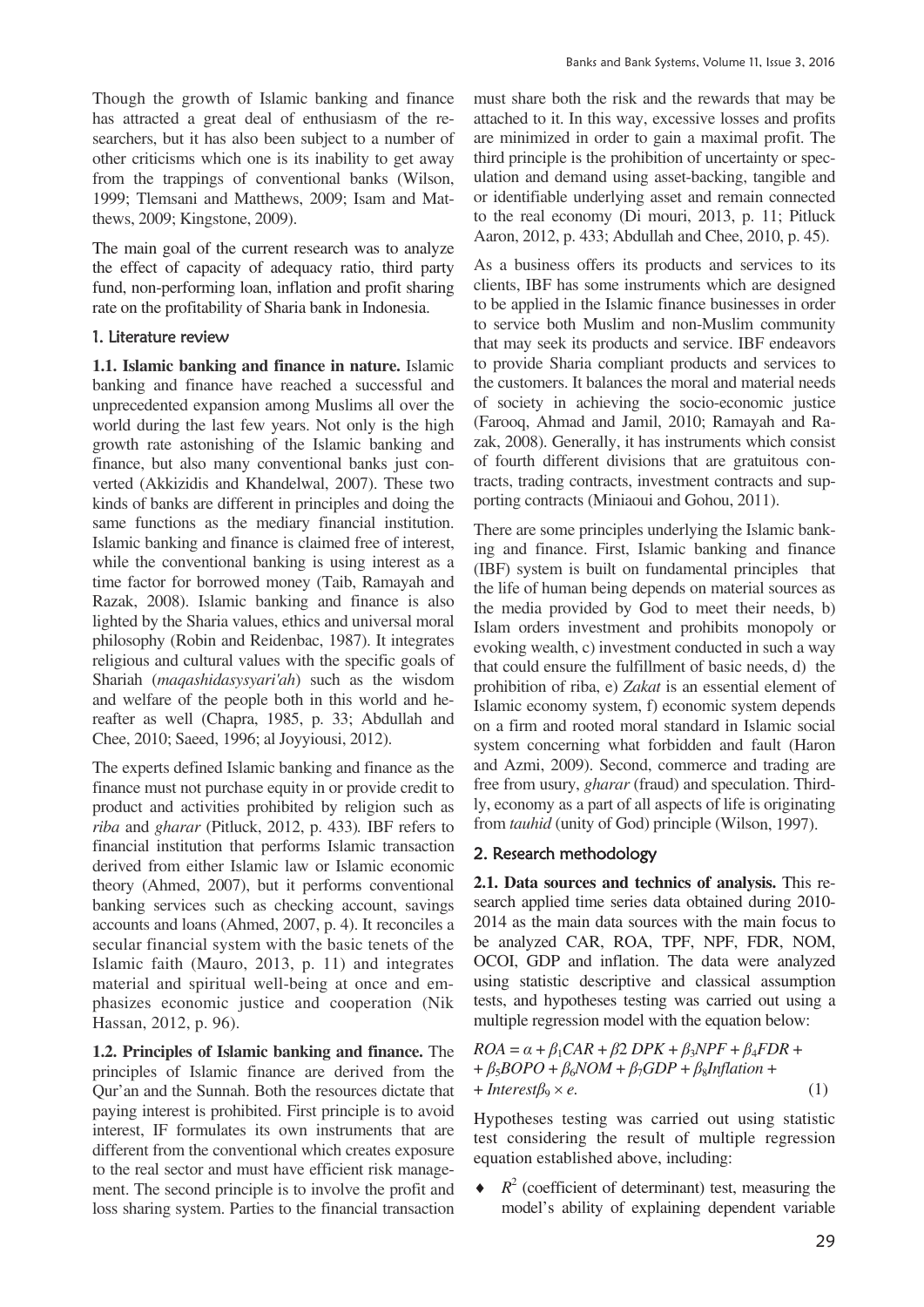variation, with the following criteria of  $R^2$  values: very low  $(0.000 - 0.199)$ , low  $(0.20 - 0.399)$ , moderate (0.40 – 0.599), strong (0.60 – 0.799) and very strong (0.80 – 1.000). Meanwhile, for the multipleregression model with more than two independent variables, Adjusted  $\mathbb{R}^2$  was used as coefficient of determinant (Gazali, 2009; Santoso, 2001).

 $\rightarrow$  *T*-test (partial test)

*T*-test or partial test or individual test was used to see the effect of independent variable individually (partially) on dependent variable. Similar to *F*-test carried out by considering significance value, it was conducted with the same stipulation: when significance value  $\geq$ 0.05, Ho is supported and H1 is not supported, meaning that there is no simultaneous effect. Meanwhile, when significance value  $\leq$  0.05, Ho is not supported and H1 is supported meaning that there is a partial effect.

*F*-test (simultaneous test)

Simultaneous statistic test or *F*-test was used to indicate whether or not all of independent variables in the model affect simultaneously the dependent one. The test was carried out by considering significance value, with the following stipulation: when significance value > 0.05, Ho is supported and *H*1 is not supported, meaning that there is no simultaneous effect. Meanwhile, when significance value  $\leq 0.05$ , Ho is not supported and H1 is supported meaning that there is a simultaneous effect.

# **Operational definition of variables**

The research consisted of two variables, dependent and independent with the detail of operational definition as follows:

### **a. Dependent variable**

### Return on Asset (ROA)

It is the proxy on a bank's profitability measure. This ratio suggests the bank's ability in managing asset it has to yield profit. It is calculated with the formula below:

# ROA = EBIT / Total Assets

# **b. Independent variable**

- ◆ Capital Adequacy Ratio (CAR) It is the ratio used to measure the bank's capital ability in compensating the potential loss in loaning activity and other security trading. This ratio is obtained with the following formula: CAR = Equity Capital / Total Loan
- $\triangleleft$  Third Party Fund (TPF)

It is the customers' saving in the form of savings, clearing account, and deposit in rupiah and foreign currency collected by Sharia bank in certain period of time, representing in billion rupiahs (Andraeny, 2011).

- $\bullet$  Non-Performing Financing (NPF) NPF is the ratio of non-performing financing to total financing distributed by Sharia bank, and represented in percentage rupiahs (Andraeny, 2011). Its formula can be seen below: NPF = Non-Performing Financing / Total Assets
- Financing to Deposit Ratio (FDR) Similarly to CAR, Financing to Deposit Ratio (FDR) is the proxy of bank's liquidity showing the bank's ability in repaying the obligation of customers that have invested their fund. This ratio is calculated with the following formula: FDR = Total Asset / Total Deposit
- Net Operating Margin (NOM) It is the proxy for the bank's profitability. This ratio is obtained with the following formula: NIM = Net Income / Total Assets
- i Operating Cost and Operating Income (OCOI) It is the ratio proxied to represent the efficiency of banking. The smaller the OCOI ratio value, the better is the efficiency of banking. This ratio is obtained with the formula below: COI = Operating Cost/Operating Income
- Gross Domestic Product (GDP) GDP is used to find out the economic condition of a state. This variable is measured using real GDP obtained from BPS from January 2010 to December 2013. It is expressed in billions.
- **Inflation**

Inflation is an increase of total price in an economy. This variable is measured by recording the inflation rate of national consumer price index published monthly by BI from January 2010- December 2013. Its unit is percentage.

# 3. Analysis and discussion

Normality test

 Normality test is carried out to find out whether or not data are distributed normally. This test is conducted by considering the *p*-plot chart and using Kolmogorov Smirnov test. Result of test found that the data have been distributed normally which indicated by the points in the chart spreading around or close to diagonal line or its *p*-plot line, and KS test obtains significance value > 0.05 for all variables, so that the data are not distributed normally.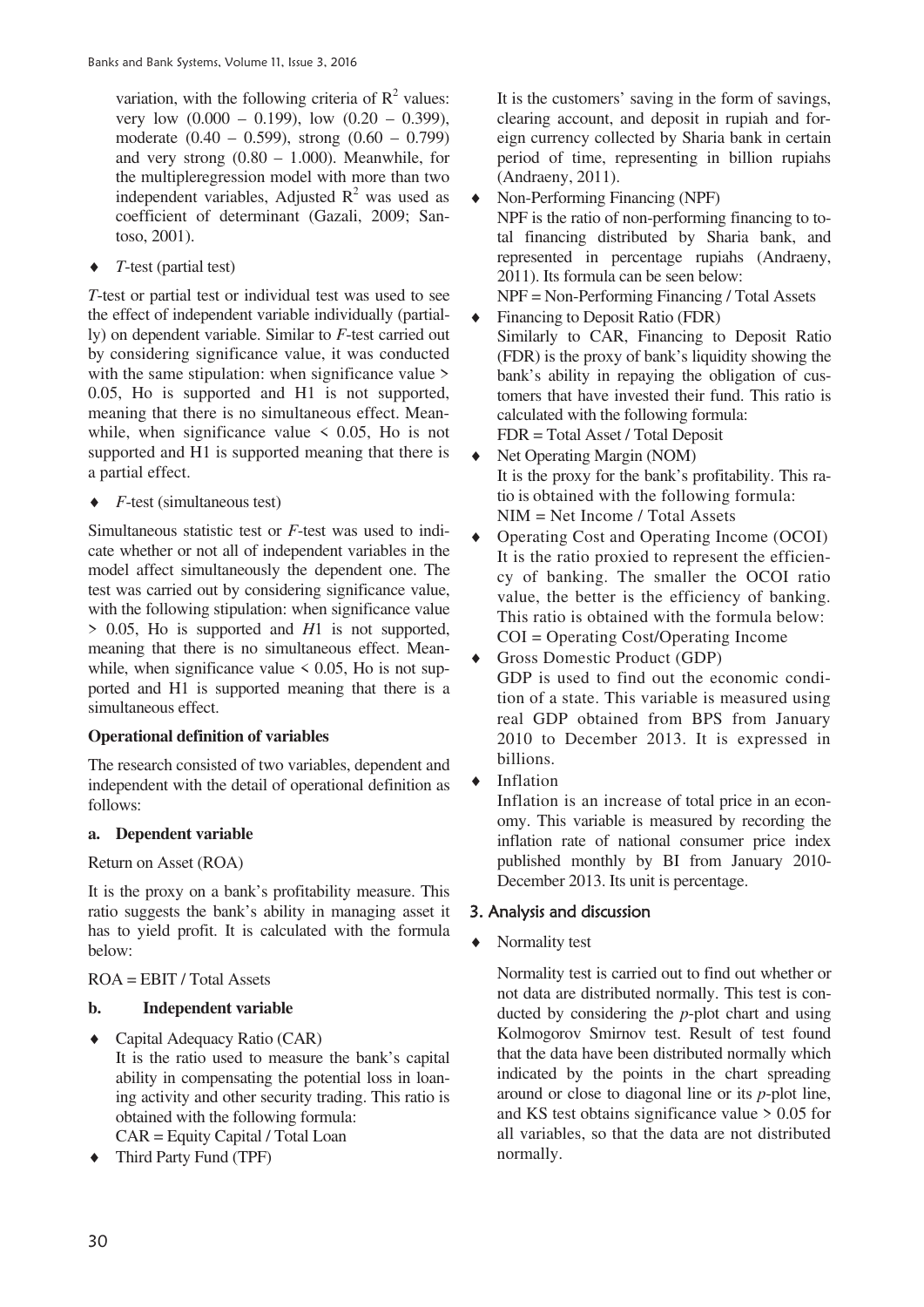#### Normal P-P Plot of Regression Standardized Residual



Source: data processed with SPSS.

#### **Fig. 1. Normality test with** *p***-plot chart**

Table 2. Normality test with KS

|                                |                | Unstandardized residual |
|--------------------------------|----------------|-------------------------|
| Ν                              |                | 48                      |
|                                | Mean           | .0000000                |
| Normal parameters <sup>a</sup> | Std. Deviation | .17213601               |
|                                | Absolute       | .097                    |
| Most extreme differences       | Positive       | .085                    |
|                                | Negative       | $-.097$                 |
| Kolmogorov-Smirnov Z           |                | .672                    |
| Asymp. Sig. (2-tailed)         |                | .758                    |

Source: data are processed with SPSS.

- **a.** The result of test found that the data have been distributed normally. It can be seen from the points in the chart spreading around or close to diagonal line or its *P*-plot line, and KS test obtains significance value > 0.05 for all variables, so that the data are not distributed normally.
- **b. Heteroscedasticity**

**c.** This test is conducted to find out whether or not there is variance or residual difference between one observation and another in the regression model established. This test is carried out by considering the pattern apparent in the scatter plot. Based on the result of test, it can find out the points in the chart in which they are distributed randomly and do not form certain pattern.

#### Scatterplot



Source: data are processed with SPSS.

**Fig. 2. Heteroscedasticity test** 

# Dependent Variable: ROA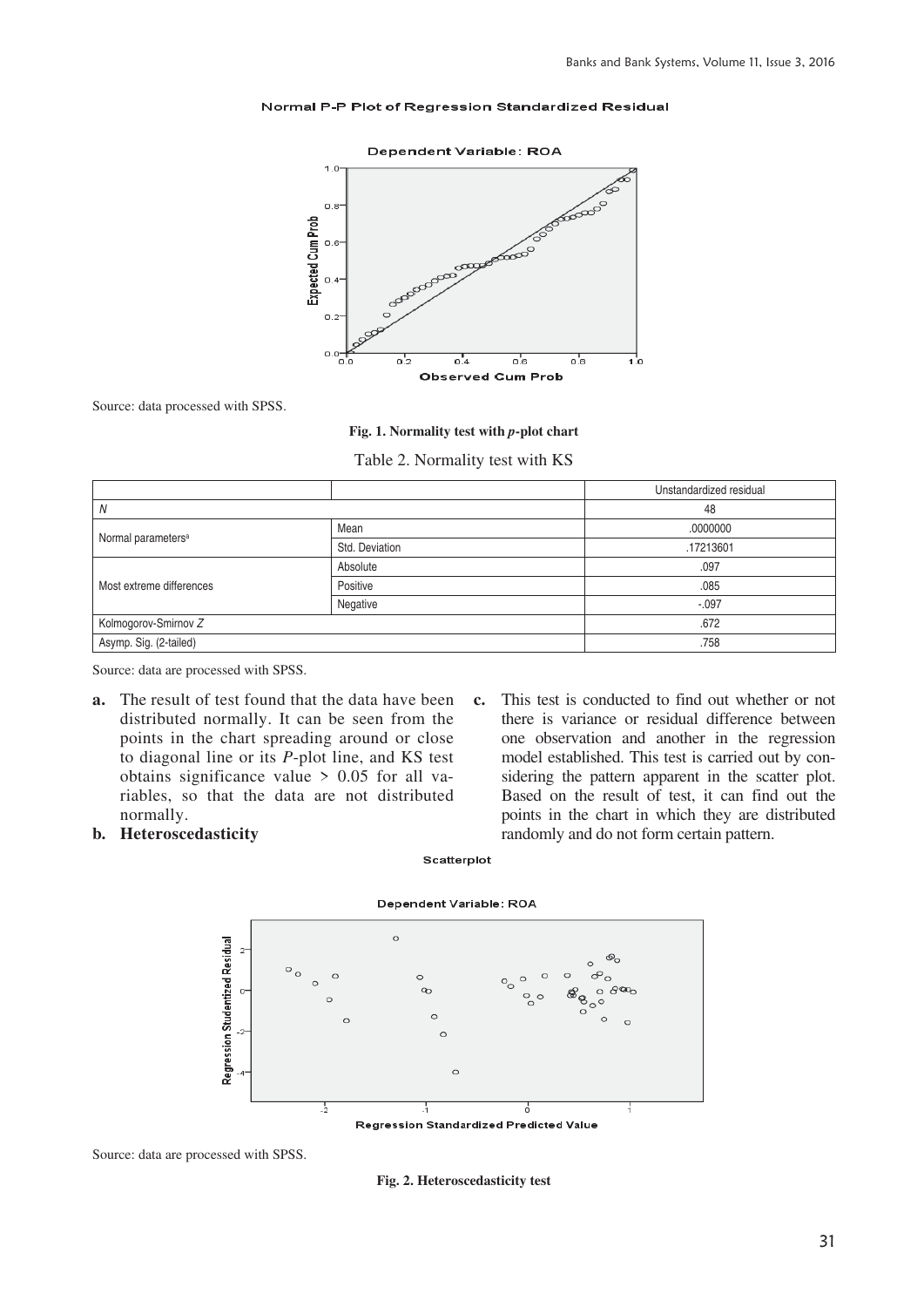This test is carried out by considering the size of tolerance and variance inflation factor (VIF). Considering the result of test, it can be found that for each of variables, the tolerance value > 0.10 and variance inflation factor (VIF) value < 10.

|   |                 | <b>Collinearity statistics</b> |            |  |
|---|-----------------|--------------------------------|------------|--|
| 1 | (Constant)      | Tolerance                      | <b>VIF</b> |  |
|   | <b>CAR</b>      | .574                           | 1.742      |  |
|   | <b>DPK</b>      | .393                           | 2.546      |  |
|   | <b>NPF</b>      | .133                           | 7.505      |  |
|   | <b>FDR</b>      | .103                           | 9.745      |  |
|   | <b>BOPO</b>     | .722                           | 1.385      |  |
|   | <b>NOM</b>      | .563                           | 1.777      |  |
|   | <b>GDP</b>      | .558                           | 1.791      |  |
|   | <b>INFLASI</b>  | .588                           | 1.701      |  |
|   | <b>INTEREST</b> | .071                           | 14.122     |  |

#### Table 3. INSERT THE TITLE

Source: data are processed with SPSS.

The result above shows that one variable is indicated as having multicolinearity symptom, but in this research, the variable remains to be included into variable with limited data, so that it can be said that there is no problem with the regression model constructed.

### **c. Autocorrelation**

This test was conducted to see whether or not there

Table 5. Coefficient of determinacy test

| Model |                    | square      | H square<br>Adiusted<br>$\Delta r$ | Std.<br>$\cdot$ .<br><sup>t</sup> the estimate<br>Erro!<br>$\mathbf{u}$ |
|-------|--------------------|-------------|------------------------------------|-------------------------------------------------------------------------|
|       | רמח<br>◡<br>ו טיש. | 07c<br>.org | .849                               | 14383<br>91<br>$\overline{ }$                                           |

Source: data are processed with SPSS.

Considering the Table 5 above, coefficient of correlation (R) coefficient of determinacy (R square) and adjusted coefficient of determinacy (adjusted R square) values can be found. Based on the adjusted R square value of 0.878, it can be stated that the variables of research including CAR, Third Party Fund (DPK), NPF, FDR, BOPO, NOM, GDP, inflation, and Loan Interest rate explain 87.8% of the Indonesian Sharia banking profitability variable, while the rest is explained by other factors or variables excluded from this research, including, among others, return on financing, rupiah exchange rate, etc.

**4.1.** *F***-statistic test (simultaneous equation).** Fstatistic or simultaneous test is used to see and to examine whether or not independent variables in the research affect simultaneously the dependent variable. It is because the model is said as good when *F*-test is significant. Therefore, before conducting partial or *T*test, simultaneous or *F*-test should be conducted first, as illustrated in Table 6.

Table 6. Simultaneous equation test

|            |                | <b>ANOVA</b> <sup>b</sup> |             |        |       |
|------------|----------------|---------------------------|-------------|--------|-------|
| Model      | Sum of Squares | αı                        | Mean Square |        | Sig.  |
| Regression | 9.995          |                           | 1.111       | 30.302 | .000a |
| Residual   | .393           | 38                        | .037        |        |       |
| Total      | 11.387         | 47                        |             |        |       |

Notes: <sup>a</sup> Predictors: (constant), INTEREST, DPK, BOPO, INFLASI, CAR, NOM, GDP, NPF, FDR, <sup>b</sup> Dependent variable: ROA. Source: data are processed with SPSS.

is a correlation between confounding error in t period and that in previous period. The good regression model is the one independent of autocorrelation symptom. For this test, Durbin-Watson (DW) test is carried out with the criterion that when  $d \leq 4$  - dl, there is no autocorrelation symptom. Or, according to Wahid Sulaiman (2004), the criterion is as follows: when  $1.65 \leq DW \leq 2.35$ , there is no autocorrelation; when  $0.21 \leq DW \leq 1.65$ , it cannot be inferred and when  $DW < 1.21$ , there is autocorrelation symptom. Considering the result of test with SPSS, it can be found DW value of 1.360, meaning that autocorrelation cannot be inferred when the criterion is base on Wahid Sulaiman (2004).

Table 4. Autocorrelation test

| Durbin-Watson |  |
|---------------|--|
| 1.360         |  |

Source: data are processed with SPSS.

### 4. Coefficient of determinacy  $(R^2)$

Having conducted classical assumption test finding that the data and regression model is independent of normality, heteroscedasticity and multicolinearity problems, the next is conducted, that is, hypotheses testing consisting of coefficient of determinacy (*R* square test), *T*-test (partial) and *F*-test (simultaneous).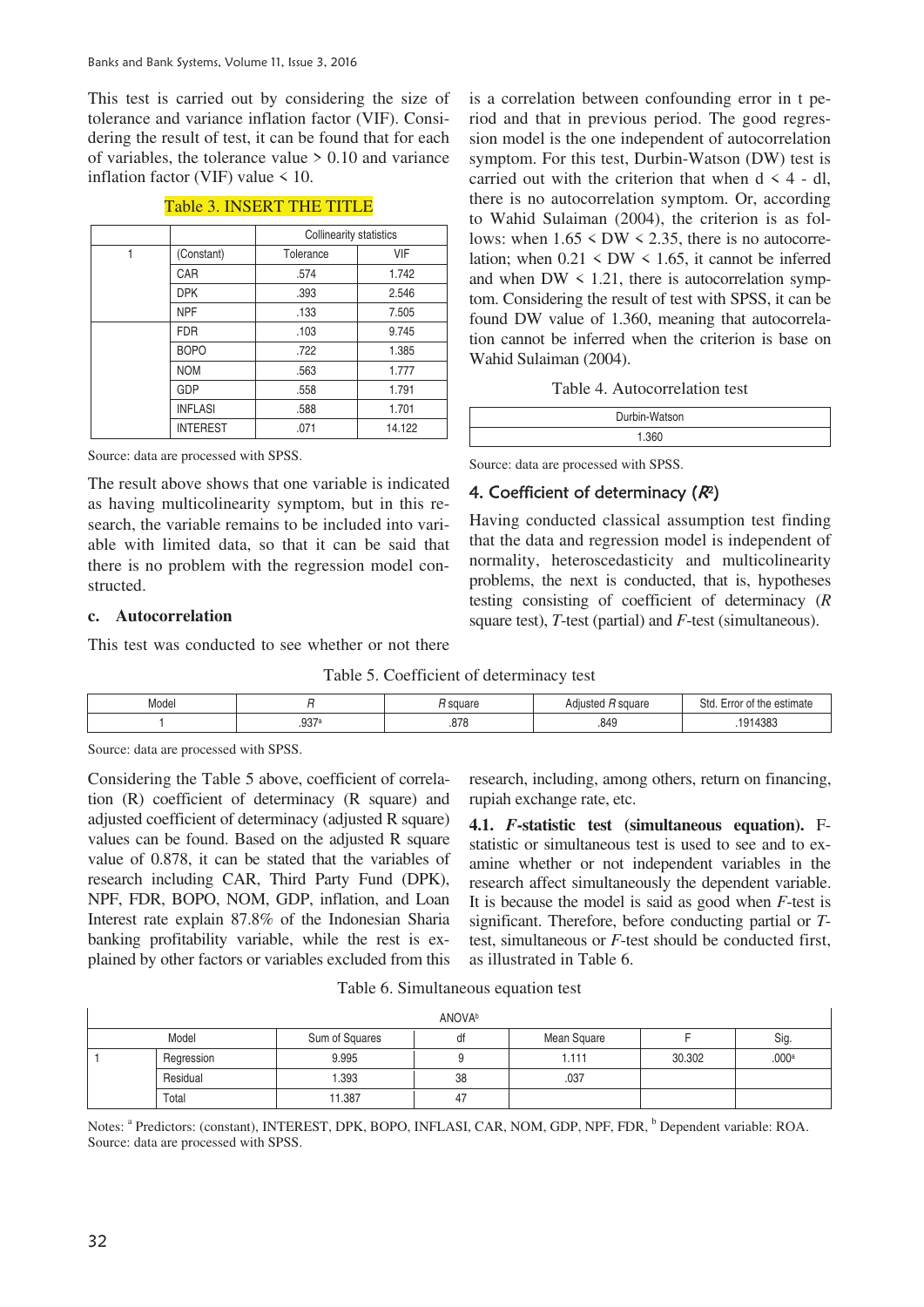### 5. Hypotheses analysis and discussion

**5.1. First hypothesis (H1).** *5.1.1. H1: Capital Adequacy Ratio (CAR) affects positively the profitability of Sharia banking.* Based on Table 3.6, the coefficient value of 0.025 is obtained for CAR, and significance value for DPK is 0.315 meaning that it is larger than alpha  $\alpha$ ) of 0.05. It means that Capital Adequacy Ratio (CAR) does not affect positively the profitability of Sharia banking in Indonesia with positive direction of relation. The result of research suggests that every one unit increase in CAR of some banking does not certainly impact on the increase in ROA of bank. Thus,  $H_1$  can be supported or not be supported.

The result of research supports Edi Satrio and Muhammad Syaichu's (2013) study finding that CAR does not affect ROA. It indicates that the size of bank's asset (CAR) uncertainly affects the size of bank's profitability. In the bank with large asset, but with no ability of using its asset effectively to yield profitability, the asset will not affect significantly the profitability of bank. In the presence of Sharia bank's attempt of maintaining asset adequacy, the bank cannot issue their fund easily for funding, because it can generate big risk.

Mona Abdullah (2009) in EdhiSatrio (2013) stated that Capital Adequacy Ratio cannot affect the bank's ROA. It shows that at least 8% of CAR size that should be met by bank does not exert belief and secure feeling effect on the public so that CAR 8% is only intended by Indonesian banks to meet the preconditions of internal banking. The public's trust is due to the presence of government's insurance over the fund they save in bank. Thus, CAR ratio perhaps does not affect the profitability of bank.

In addition to the two explanation above, CAR does not affect the profitability of bank, because the increase in CAR is not compensated with the increase in productive asset, but the increase of CAR in Sharia banking such as subsidiary office opening is accompanied with the increase in non-productive asset number or the increase in problematic financing, so that it even gives the bank the negative result, because the bank's cash flow becomes not optimal; therefore, the profitability of bank is not good. Considering the data of research as shown in Figure 3 in the period of 2014, NPF level of Sharia banking in Indonesia increases compared with that in previous years; it is that likely makes the result of current research insignificant.



**Fig. 3. Chart of problematic financing in 2011-2014**

*5.1.2. Second hypothesis (H2). H2: Third Party Fund (DPK) affects positively the profitability of Sharia banking*. Table 6 shows that significance (sig.) value is 0.000 and coefficient value is -0.005115. It indicates that Third Party Fund (DPK) affects the profitability of Sharia banking. But, considering the coefficient value obtained, the result suggest that the relationship between two of them is negative, meaning that the increase in the third party fund instead results in the lowered profitability of bank. This result is in contradiction with the hypothesis. Thus,  $H_2$  is not supported.

The result of research is in contradiction with the hypothesis developed, in which the higher the marketplace of third party fund, the higher is the loan given. The increase in loan capacity results in the increased interest income revenue, so that the bank's profit increases as well (Sinungan, 2000 in Edhi Satrio and Muhammad Syaichu, 2013).

However, the result of current research is in line with Sukma (2009) finding that the third party fund (DPK) affects negatively the ROA. It means that the total third party fund will decrease the profitability of Sharia banking. The appearance of negative sign in the simultaneous result for DPK may be due to the less maximal distribution of third party fund to financing thereby not getting profit from its financing activity.

**5.2. Third hypothesis (H3).** *H3: Non-Performing Financing* (*NPF*) *affects negatively the profitability of Sharia bank.* Considering the data processing shown in Table 6, coefficient value of -0.042 is obtained for NPK with significance value of 0.717 larger than alpha  $(a)$  of 0.05. It means that nonperforming financing variable does not affect the profitability of Sharia banking. Thus,  $H_3$  is not supported.

This insignificant result is likely, because the data of NPF used in the research are not the one targeted by the bank management, but historical NPF that has occurred in research period. As the NPF targeted by management reflects on control level and financing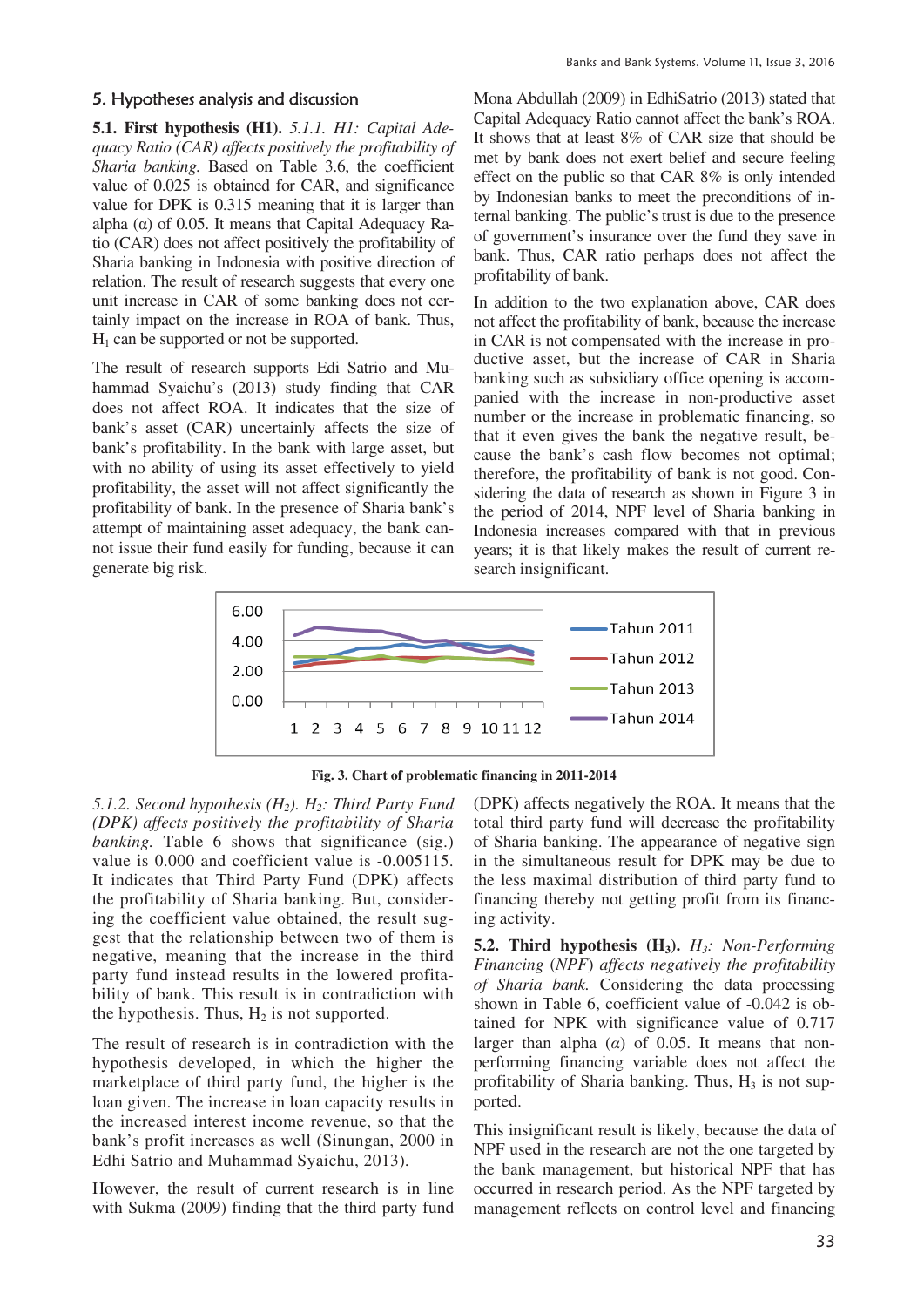policy to be implemented by the bank (Pratin, 2005). If the company targets a low NPF, it means that the bank management will apply the profit sharing financing distribution policy more tightly (cautiously). On the contrary, when the targeted NPF is larger, the distribution of profit sharing financing will be easier (looser). Thus, the policy taken will impact on the bank's profitability performance. Meanwhile, in this research, the data of NPF used is not the one targeted by the bank management. Thus, the bank's profitability performance in this study is not affected by non-performing financing (NPF) factor, as explained above.

**5.3. Fourth hypothesis (H4).** *H4: Financing Deposit Ratio (FDR) affects positively the profitability of Sharia banking.* Considering the Table 6 above, it can be found that the significance (sig.) value of 0.953 is larger than alpha  $(\alpha)$  of 0.05. It indicates that Financing Deposit Ratio (FDR) fund does not affect the profitability of Sharia banking. This result is in contradiction with the hypothesis, so that  $H_4$  is not supported.

Financing to Deposit Ratio (FDR) is ratio of financing distributed by bank to the third party fund successfully collected by Sharia general bank. The higher this ratio, the more effectively the Sharia bank distributes its finance. However, this successful ratio is highly dependent on the quality of financing distribution which means that although the amount of financing distribution is high, but if it is not accompanied with the low non-performing financing or NPF, it would not yield profitability to the bank; instead, it will bring loss to the bank. The result of current research shows that the financing distribution conducted does not affect considerably the profitability of Sharia bank.

This result is consistent with the result in the second hypothesis finding that Third Party Fund (DPK) does not affect the profitability of Sharia general bank. It is because the distribution of third party fund is less maximal to financing so that the bank does not get profit from its financing activity (Sukma, 2009).

**5.4. Fifth hypothesis (H5).** *H5: BOPO affects negatively the profitability of Sharia banking.* Considering the data processing shown in Table 6, it can be found that the coefficient of -0.026 for BOPO and significance value of 0.02 are smaller than alpha  $\alpha$ ) of 0.05; thus, from this research it can be seen that BOPO variable affects the profitability of Sharia banking with negative direction of relation, meaning that the higher the BOPO ratio, the less efficient is the bank leading to the decreased profitability of bank. Thus,  $H_5$  is supported.

The result of research is consistent with the hypothesis, indicating that the higher the financing load level of bank, the smaller is the profit the bank obtains. The high operating cost load of bank the bank should assume generally will be imposed to the income deriving from financing allocation. The higher loan load or cost will reduce the capital and profit the bank has. The result of current research is in line with that of studies conducted by EdhiSatrio and Muhammad Syaichu (2013), Yuliani (2007) and YacubAzwir (2006).

**5.5. Sixth hypothesis (H6).** *H6: Net Operating Margin (NOM) affects negatively the profitability of Sharia banking*. Considering the Table 6 above, significance (sig.) value is obtained of 0.619 larger than alpha  $(\alpha)$  of 0.05. It indicates that Net Operating Margin (NOM) does not affect the profitability of Sharia banking. This result was in contradiction with the hypothesis; thus,  $H<sub>6</sub>$  was not supported.

Theoretically, the improvement of financing distribution to customers should improve the bank's income. NOM size indicates that operating income is subtracted with profit sharing fund and subtracted with operating cost is larger than the mean productive asset, so that the increase in profit sharing income over the mean productive asset the bank manages will increase the bank profitability. However, in fact, financing distribution to customers are not followed with the effective management of productive asset by bank; it can be seen from the high non-performing financing ratio, thus, the increase in NOM does not impact directly on the increased profitability of bank.

**5.6. Seventh hypothesis (H7).** *H7: Gross Domestic Product* (*GDP*) *affects negatively the profitability of Sharia bank.* Considering the data processing shown in Table 3.6, it can be found the coefficient of 0.0001778 for GDP and significance value of 0.008 smaller than alpha  $(a)$  of 0.05; thus, from this research it can be seen that GDP variable affects the profitability of sharia banking with positive direction of relation, meaning that the higher the GDP ratio, the higher is the profitability ratio of Sharia banking. Thus,  $H_7$  is supported.

A country's economic growth (GDP) is closely related to welfare and prosperity its people can feel. Economic growth (GDP) becomes indicator of macroeconomics, as well can affect the profitability of bank; if GDP increases, the people's income would increase so that the saving ability would increase as well. This increased saving will affect the profitability of bank (SadonoSukirno, 2003). This theory is confirmed by the finding of a study conducted by Ali et al. (2011) on general and Sharia banks existing in Pakistan, the result of which concluded that Gross Domestic Product (GDP) has significant positive correlation with the amount of saving collected by bank in Pakistan.

**5.7. Eighth hypothesis (H8).** *H8: Inflation affects negatively the profitability of Sharia banking.* Table 6 shows the coefficient value of 0.075 for inflation with significance value of 0.002 smaller than alpha  $(\alpha)$  of 0.05; thus, from this current research, it can be found that inflation variable affects positively the profitability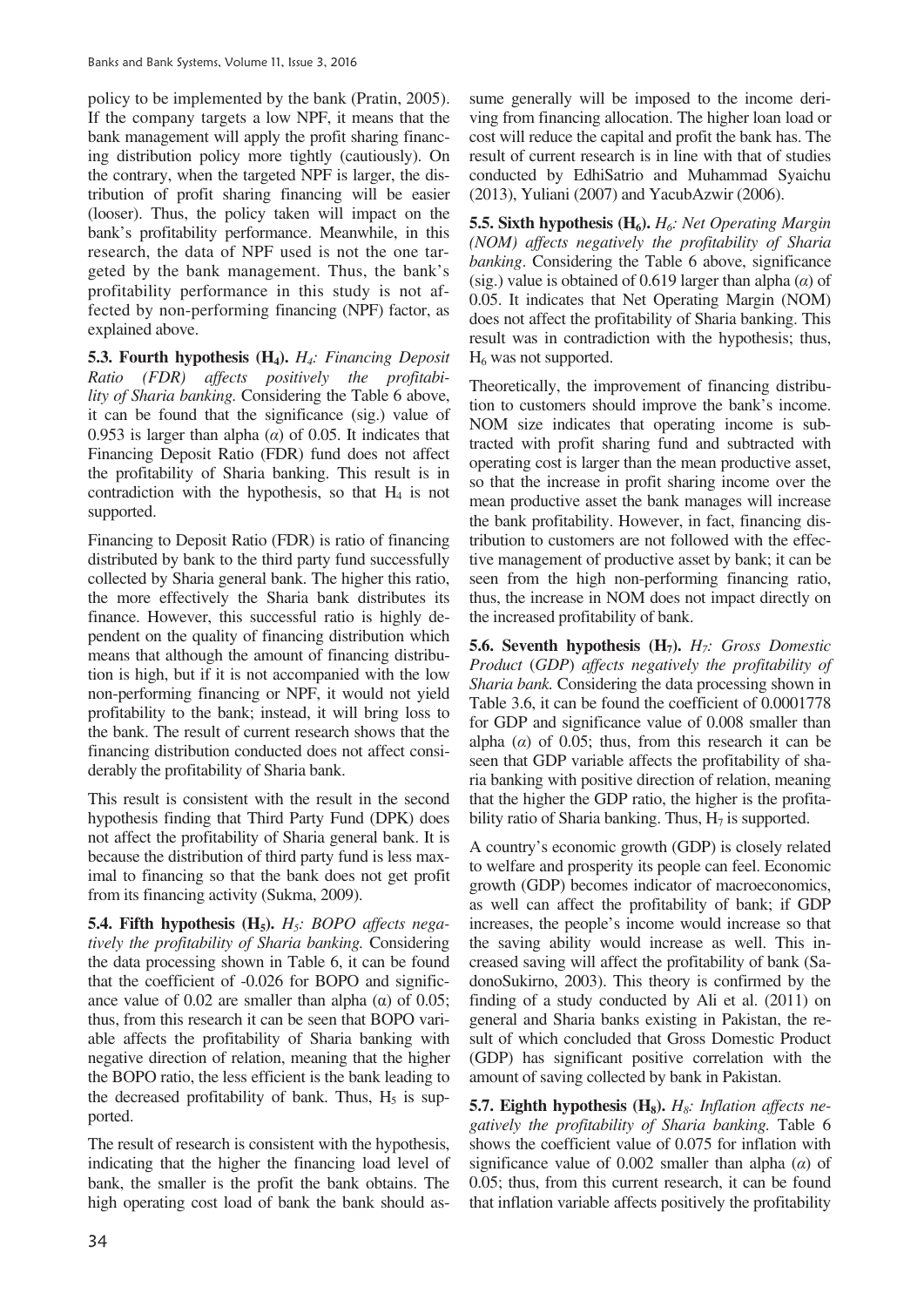of Sharia banking. It means that if there is an increase in inflation rate, the profitability of Sharia bank in Indonesia would increase. It is in contradiction with the hypothesis stating that inflation affects the profitability with negative direction of relation. Thus,  $H_8$  is not supported.

The result of current research shows that instead, the increase in inflation rate occurring affects positively the performance of Sharia general bank; this study indicates that the increase in inflation will improve the profitability of Sharia bank. It is perhaps because basically the high inflation reflects on the increase in the goods' price occurring generally due to money circulation exceeding the volume of goods or to the increase in production cost. In such the condition, the government as regulator usually will issue a monetary policy to deal with inflation, one of which is *disconto police*, that is, to increase or to decrease the reference interest rate. As we know, the character of Sharia bank is to proscribe the presence of interest system and to allow (to legalize) the presence of profit sharing. This character likely avoids the Sharia bank from the effect of fluctuating interest rate. It means that when inflation occurs and government issues an interest rate policy, such the policy does not affect considerably the performance of Sharia banking. Even, inflation will result in deposit rate and the financing the Sharia bank makes will be higher. The increase in the portfolio of sharia general bank during inflation indicates the public's trust in Sharia bank's durability (survival) and the customers begin to recognize that Sharia bank would have larger durability and certainty during inflation.

### Conclusion and implication

### Conclusion

The result of hypothesis testing and discussion above, it can be concluded that Capital Adequacy Ratio

#### **References**

Banks and Bank Systems, Volume 11, Issue 3, 2016

(CAR) does not affect the profitability of Sharia bank in Indonesia; Third Party Fund (TPF) affects negatively the profitability of Sharia bank; Non Performing Financing (NPF) does not affect the profitability of Sharia bank; Financing Deposit Ratio (FDR) does not affect the pro-fitability of Sharia bank; COOIC affects negatively the profitability of Sharia general bank in Indonesia; Net Operating Margin (NOM) does not affect the profitability of Sharia bank; Gross Domestic Product (GDP) affects positively the profitability of Sharia bank, and inflation affects positively the profitability of Sharia bank in Indonesia.

### Implication

Based on the conclusion above, it is recommended to the management to increase the profitability of Sharia bank by issuing the operation cost operating income (OCOI) more selectively so that the bank's efficiency will improve and the ROA of bank as well. The bank should maintain its Capital Adequacy Ratio (CAR) at 8% corresponding to BI's regulation to maintain the public trust which will affect the health of bank as well. The bank should maintain the Sharia principle far away from usury (interest) principle. Thus, the change of interest rate will affect only slightly the profitability of sharia bank. In addition, the bank should distribute financing selectively to the public in order the NPF level can be suppressed to improve the profitability of bank.

Then, to other researcher needs to explore further and to expand the factors affecting the profitability of Sharia bank by adding macroeconomic variable, external factor, fundamental factor of banking, or Sharia banking character factor. It is also noteworthy to add risk variable as dependent variable to make the future research contributing more considerably.

- 1. Ahlgreen, N. & Antell, J. (2009). Stock Market Lingkages and Financial Contagion: A Cobreaking Analysis, The Quartley Review of Economics and Finance in Sukmana, Raditya & Kholid, M. (2012). Impact of Global Finance Crisis on Islamic and Conventional Stock in Emerging Market: An Application of Arch and Garch, *Australian Journal of Islamic Banking and Finance*, Vol. No. 2 Dec, 2012, pp. 17-29.
- 2. Akbar, Mohammad and Hayati Nor. (2011). Relationship Between Islamic Banking Profitability and Determinants of Efficiency, *The IUP Journal of Managerial Economics*, 9 (3).
- 3. Ali et al. (2011). Bank-Specific and Macroeconomic Indicators of Profitability Empirical Evidence from the Commercial Banks of Pakistan, *Pakistan*: *International Journal of Business and Social Science*, 2 (6).
- 4. Al-Roubaie, Amer and Alvi, Shafiq (eds). (2010). *Islamic Banking and Finance: Critical Concepts in Economic*. Routledge: Avenue, New York.
- 5. Barry, Norman. (1991). *The Morality of Business Enterprise*. Aberden University Press: Farmers Hall, Aberden.
- 6. Bourkhis, K. & Nabi, Mahmoud S. (2013).Islamic and Conventional Banks' Soundness during the 2007-2008 Financial Crisis, *Review of Financial Economics*.
- 7. Brennan, Geoffrey and Eusepei, Giusepp. (2009). *The Economics Ethices and The Ethics of Economics Value, Markets and the State*. Edward Elgar Publishing: Massachustts USA.
- 8. Cihák, Martin and Hesse1, Heiko. (2008). Islamic Banks and Financial Stability: An Empirical Analysis. International Monetary Fund. IMF Working Paper.
- 9. Di Moura, Flipo. (2013). Islamic Finance in Europe. Occasional Paper Series. June No. 244.
- 10. Said, Muhammad. (2014). *Islamic Finance in Canada: Problems and Prospects*. Germany: Lambert Academy Publishing